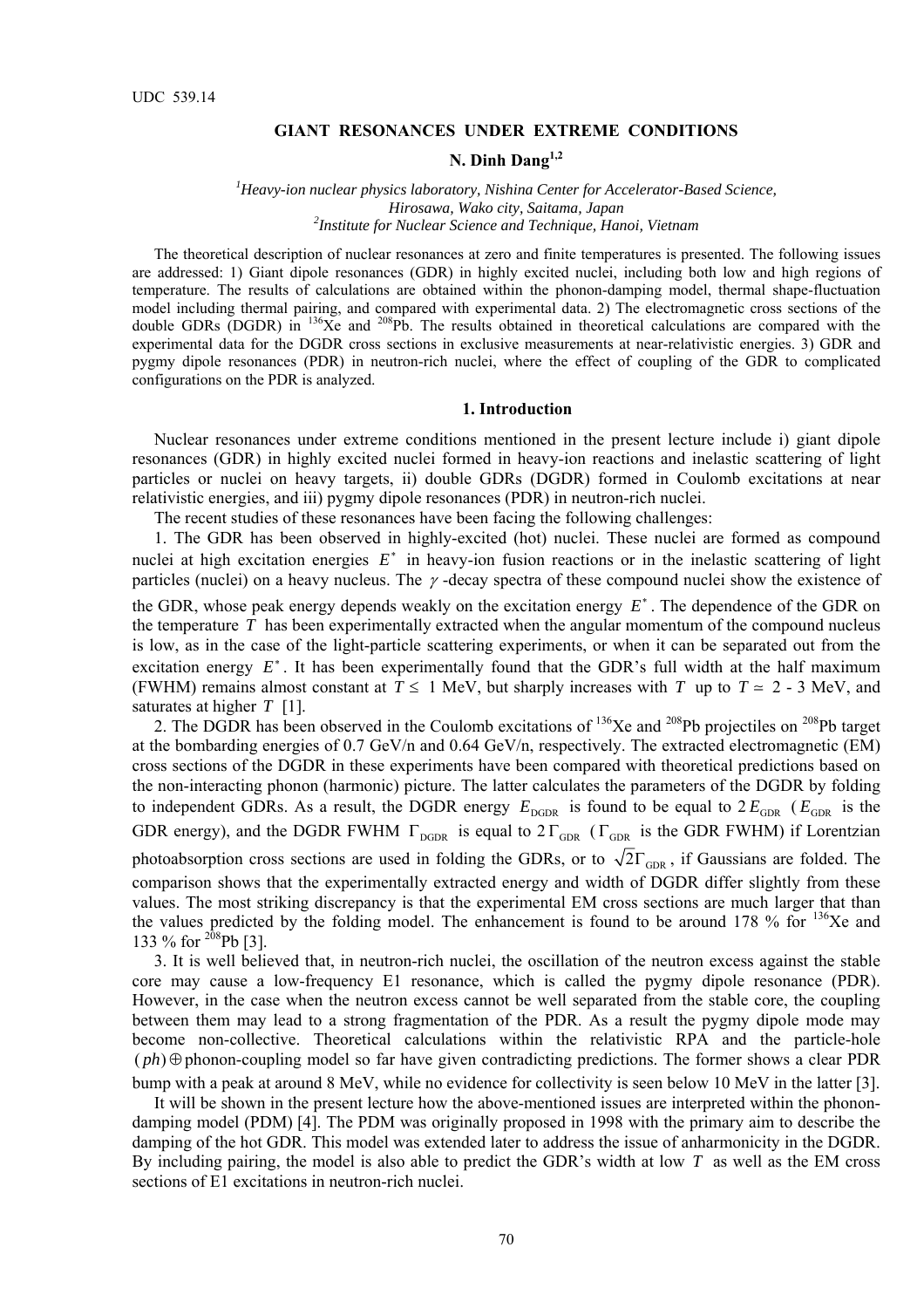# **2. Outline of the PDM**

### *A. Damping of hot GDR*

The quasiparticle representation of the PDM Hamiltonian [5] is obtained by adding the superfluid pairing interaction and expressing the particle ( $p$ ) and hole ( $h$ ) creation and destruction operators,  $a_s^{\dagger}$  and  $a_s$  $(s = p, h)$ , in terms of the quasiparticle operators,  $\alpha_s^{\dagger}$  and  $\alpha_s$ , using the Bogolyubov's canonical transformation. As a result, the PDM Hamiltonian for the description of  $E \lambda$  excitations can be written in spherical basis as

$$
H = \sum_{jm} E_j \alpha_{jm}^{\dagger} \alpha_{jm} + \sum_{\lambda \mu i} \omega_{\lambda i} b_{\lambda \mu i}^{\dagger} b_{\lambda \mu i} +
$$
  
+ 
$$
\frac{1}{2} \sum_{\lambda \mu i} \frac{(-)^{\lambda - \mu}}{\hat{\lambda}} \sum_{jj'} f_{jj'}^{(\lambda)} \{u_{jj'}^{(+)}[A_{jj'}^{+}(\lambda \mu) + A_{jj'}(\lambda \tilde{\mu})] + v_{jj'}^{(-)}[B_{jj'}^{+}(\lambda \mu) + B_{jj'}(\lambda \tilde{\mu})]\} (b_{\lambda \mu i}^{\dagger} + b_{\lambda \tilde{\mu} i}),
$$
(1)

where  $\hat{\lambda} = \sqrt{2\lambda + 1}$ . The first term at the right-hand side (rhs) of Hamiltonian (1) corresponds to the independent-quasiparticle field. The second term stands for the phonon field described by phonon operators,  $b^{\dagger}_{\lambda\mu i}$  and  $b_{\lambda\mu i}$ , with multipolarity  $\lambda$ , which generate the harmonic collective vibrations such as GDR. Phonons are ideal bosons within the PDM, i.e. they have no fermion structure. The last term is the coupling between quasiparticle and phonon fields, which is responsible for the microscopic damping of collective excitations.

In Eq. (1) the following standard notations are used

$$
A_{jj'}^{\dagger}(\lambda\mu) = \sum_{mn'} \langle jmj'm' | \lambda\mu \rangle \alpha_{jm}^{\dagger} \alpha_{jm'}^{\dagger}, B_{jj'}^{\dagger}(\lambda\mu) = -\sum_{mn'} (-)^{j'-m'} \langle jmj'-m' | \lambda\mu \rangle \alpha_{jm}^{\dagger} \alpha_{jm'}, \qquad (2)
$$

with  $(\lambda \tilde{\mu}) \longleftrightarrow (-)^{\lambda-\mu}(\lambda-\mu)$ . Functions  $u_{ji'}^{(+)} \equiv u_{j}v_{j'} + v_{j}u_{j'}$  and  $v_{ji'}^{(-)} \equiv u_{j}u_{j'} - v_{j}v_{j'}$  are combinations of Bogolyubov's *u* and *v* coefficients. The quasiparticle energy  $E_i$  is calculated from the single-particle energy  $\varepsilon$  as

$$
E_j = \sqrt{(\varepsilon_j - \varepsilon_{\rm F})^2 + \Delta^2}, \varepsilon_j = \varepsilon_j - Gv_j^2,
$$
 (3)

where the pairing gap  $\Delta$  and the Fermi energy  $\varepsilon_{\rm F}$  are defined as solutions of the BCS equations. At  $T \neq 0$ the thermal pairing gap  $\Delta(T)$  (or  $\overline{\Delta}(T)$ ) is defined from the finite-temperature BCS (or modified BCS) equations (See section C below).

The equation for the propagation of the GDR phonon, which is damped due to coupling to the quasiparticle field, is derived making use of the double-time Green's function method (introduced by Bogolyubov and Tyablikov, and developed further by Zubarev). Following the standard procedure of deriving the equation for the double-time retarded Green's function with respect to the Hamiltonian (1); one obtains a closed set of equations for the Green's functions for phonon and quasiparticle propagators. Making the Fourier transform into the energy plane *E* , and expressing all the Green functions in the set in terms of the one-phonon propagation Green function, we obtain the equation for the latter,  $G_{\lambda i}(E)$ , in the form

$$
G_{\lambda i}(E) = \frac{1}{2\pi} \frac{1}{E - \omega_{\lambda i} - P_{\lambda i}(E)},
$$
\n(4)

where the explicit form of the polarization operator  $P_{\lambda i}(E)$  is

$$
P_{\lambda i}(E) = \frac{1}{\hat{\lambda}^2} \sum_{jj'} [f_{jj'}^{(\lambda)}]^2 [\frac{(u_{jj'}^{(+)})^2 (1 - n_j - n_{j'})(\varepsilon_j + \varepsilon_{j'})}{E^2 - (\varepsilon_j + \varepsilon_{j'})^2} - \frac{(v_{jj'}^{(-)})^2 (n_j - n_{j'})(\varepsilon_j - \varepsilon_{j'})}{E^2 - (\varepsilon_j - \varepsilon_{j'})^2}].
$$
 (5)

The polarization operator (5) appears due to *ph* – phonon coupling in the last term of the rhs of Hamiltonian (1). The phonon damping  $\gamma_{ii}(\omega)$  ( $\omega$  real) is obtained as the imaginary part of the analytic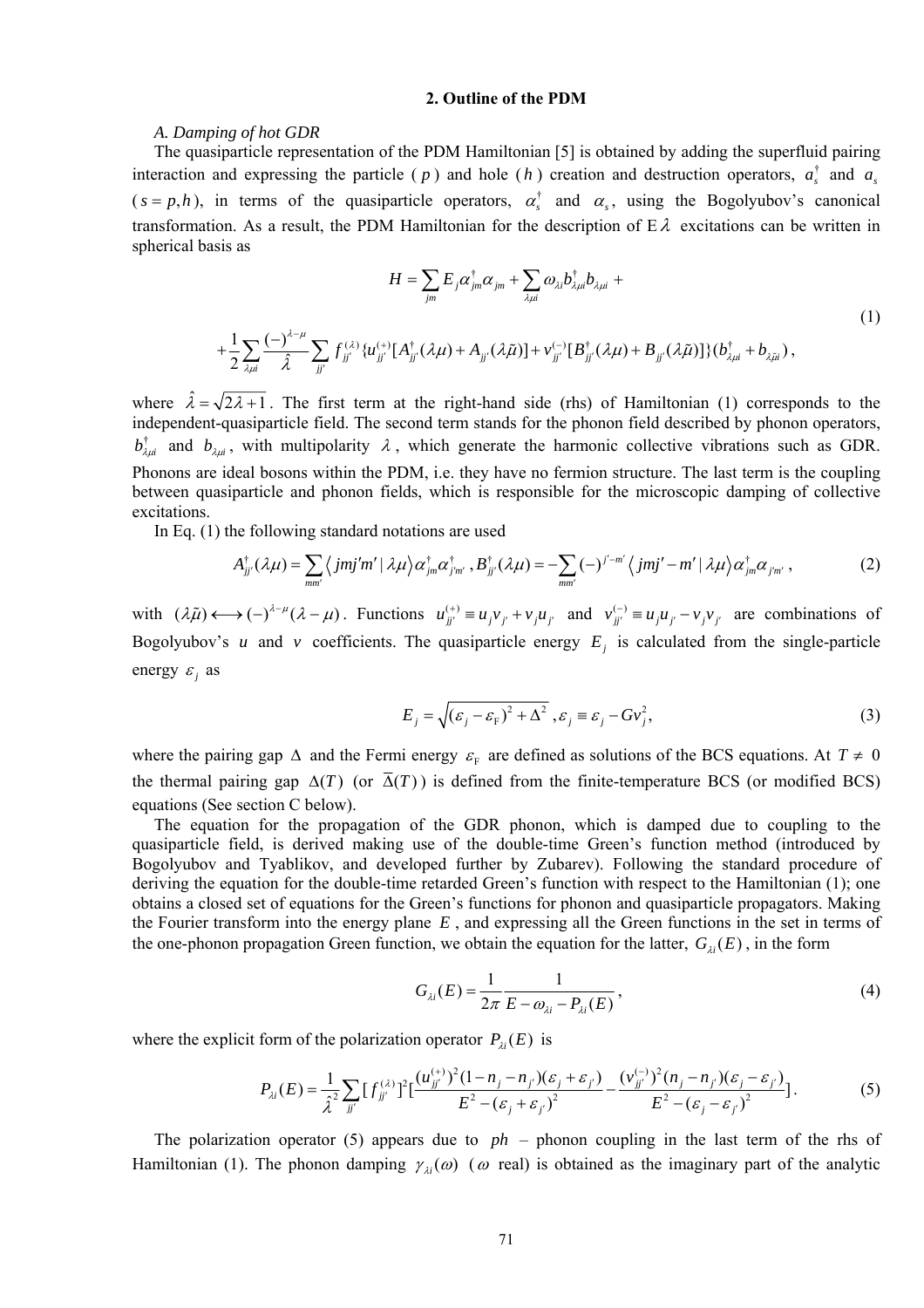continuation of the polarization operator  $P_{\lambda i}(E)$  into the complex energy plane  $E = \omega \pm i\varepsilon$ . Its final form is

$$
\gamma_{\lambda i}(\omega) = \frac{\pi}{2\hat{\lambda}^2} \sum_{jj'} [f_{jj'}^{(\lambda)}]^2 \{ (u_{jj'}^{(+)})^2 (1 - n_j - n_{j'}) [\delta(E - E_j - E_{j'}) - \delta(E + E_j + E_{j'})] - (v_{jj'}^{(-)})^2 (n_j - n_{j'}) [\delta(E - E_j + E_{j'}) - \delta(E + \varepsilon_j - \varepsilon_{j'})] \}.
$$
\n(6)

The quasiparticle occupation number  $n_i$  is calculated as

$$
n_{j} = \frac{1}{\pi} \int_{-\infty}^{\infty} \frac{n_{F}(E)\gamma_{j}(E)}{[E - E_{j} - M_{j}(E)]^{2} + \gamma_{j}^{2}(E)} dE, n_{F}(E) = (e^{ET} + 1)^{-1}, \qquad (7)
$$

where  $M_i(E)$  is the mass operator, and  $\gamma_i(E)$  is the quasiparticle damping, which is determined as the imaginary part of the complex continuation of  $M_i(E)$  into the complex energy plane [5]. These quantities appear due to coupling between quasiparticles and the GDR. From Eq. (7) it is seen that the functional form for the occupation number  $n_i$  is not given by the Fermi-Dirac distribution  $n_F (E_i)$  for non-interacting quasiparticles. It can be approximately to be so if the quasiparticle damping  $\gamma_i(E)$  is sufficiently small. Equation (7) also implies a zero value for  $n_i$  in the ground state, i.e.  $n_i(T = 0) = 0$ . In general, it is not the case because of ground-state correlations beyond the quasiparticle RPA (QRPA). They lead to  $n<sub>i</sub>(T = 0) \neq 0$ , which should be found by solving self-consistently a set of nonlinear equations within the renormalized QRPA. However, for collective high-lying excitations such as GDR, the value  $n<sub>i</sub>(T = 0)$  is negligible.

The energy  $\bar{\omega}$  of giant resonance (damped collective phonon) is found as the solution of the equation:  $\overline{\omega} - \omega_{\lambda i} - P_{\lambda i}(\overline{\omega}) = 0$ . The width  $\Gamma_{\lambda}$  of giant resonance is calculated as twice of the damping  $\gamma_{\lambda}(\omega)$  at  $\omega = \bar{\omega}$ , where  $\lambda = 1$  corresponds to the GDR width  $\Gamma_{GDR}$ . The latter is conveniently decomposed into the quantal ( $\Gamma_0$ ) and thermal ( $\Gamma_{\rm T}$ ) widths as

$$
\Gamma_{\text{GDR}} = \Gamma_{\text{Q}} + \Gamma_{\text{T}} \,, \tag{8a}
$$

$$
\Gamma_{\text{Q}} = 2\pi F_1^2 \sum_{ph} [u_{ph}^{(+)}]^2 (1 - n_p - n_h) \delta(E_{\text{GDR}} - E_p - E_h), \qquad (8b)
$$

$$
\Gamma_{\rm T} = 2\pi F_2^2 \sum_{s>s'} \left[ \nu_{ss'}^{(-)} \right]^2 (n_{s'} - n_s) \delta(E_{\rm GDR} - E_s + E_{s'}) \,, \tag{8c}
$$

where  $(ss') = (pp')$  and  $(hh')$  with *p* and *h* denoting the orbital angular momenta  $j_p$  and  $j_h$  for particles and holes, respectively. The quantal and thermal widths come from the couplings of quasiparticle pairs  $[\alpha_p^{\dagger} \otimes \alpha_h^{\dagger}]_{LM}$  and  $[\alpha_s^{\dagger} \otimes \alpha_{\tilde{s}}]_{LM}$  to the GDR, respectively. At zero pairing they correspond to the couplings of *ph* pairs,  $[a_p^{\dagger} \otimes a_{\tilde{h}}]_{LM}$ , and *pp* (*hh*) pairs,  $[a_s^{\dagger} \otimes a_{\tilde{g}}]_{LM}$ , to the GDR, respectively (the tilde ~ denotes the time-reversal operation).

The line shape of the GDR is described by the strength function  $S_{GDR}(\omega)$ , which is derived from the spectral intensity in the standard way using the analytic continuation of the Green function (4) and by expanding the polarization operator (5) around  $\omega = E_{GDR}$ . The final form of  $S_{GDR}(\omega)$  is [4, 5]

$$
S_{\text{GDR}}(\omega) = \frac{1}{\pi} \frac{\gamma_{\text{GDR}}(\omega)}{(\omega - E_{\text{GDR}})^2 + \gamma_{\text{GDR}}^2(\omega)}.
$$
(9)

The photoabsorption cross section  $\sigma(E_\nu)$  is calculated from the strength function  $S_{GDR}(E_\nu)$  as

$$
\sigma(E_{\gamma}) = c_1 S_{\text{GDR}}(E_{\gamma}) E_{\gamma}, \qquad (10)
$$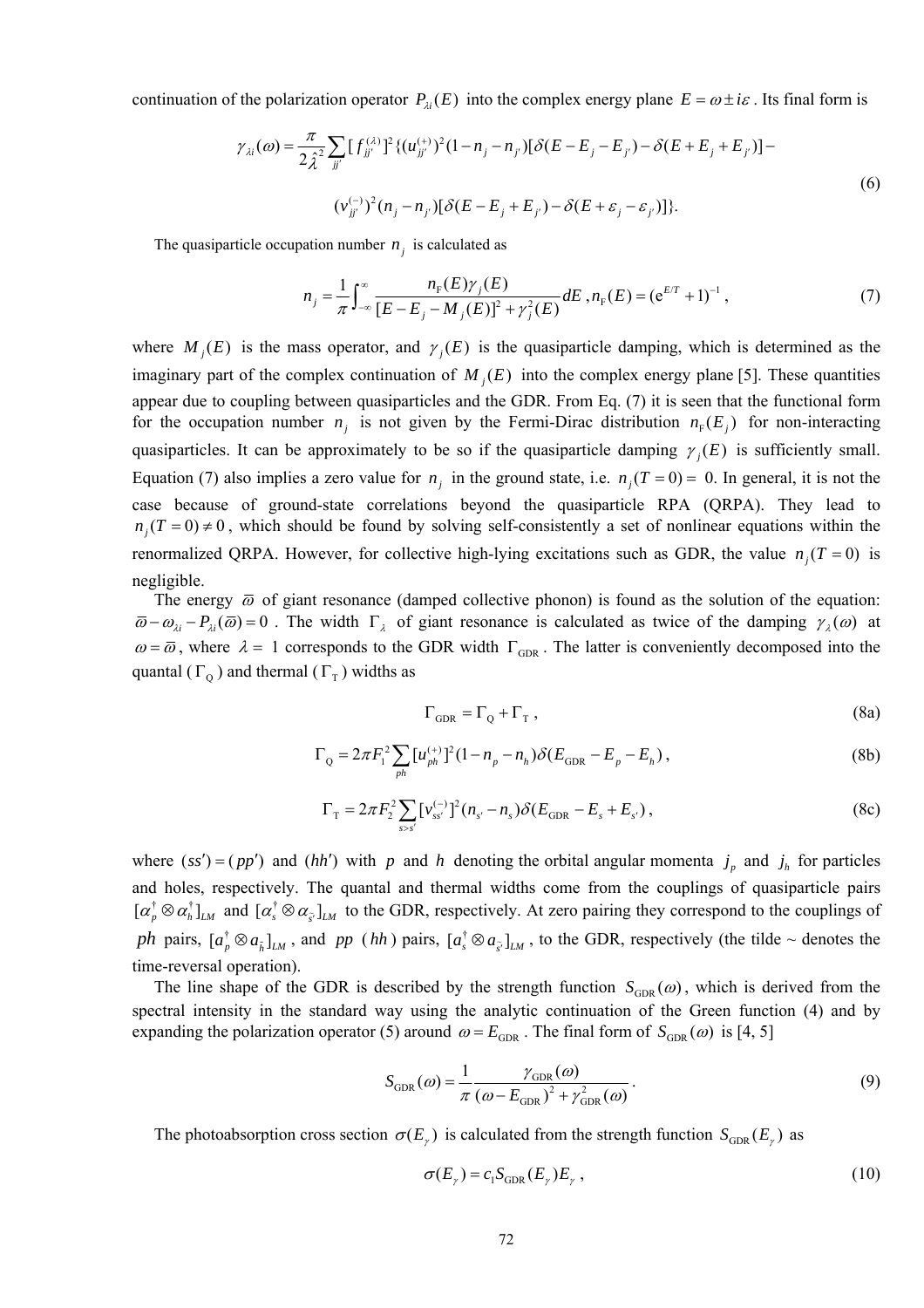where  $E_\gamma \equiv \omega$  is used to denote the energy of  $\gamma$ -emission. The normalization factor  $c_1$  is defined so that the total integrated photoabsorption cross section  $\sigma = \int \sigma(E_y) dE_y$  satisfies the GDR sum rule SR<sub>GDR</sub>, hence

$$
c_1 = \text{SR}_{\text{GDR}} \bigg/ \int_0^{E_{\text{max}}} S_{\text{GDR}}(E_\gamma) E_\gamma dE_\gamma \,. \tag{11}
$$

In heavy nuclei with  $A \geq 40$ , the GDR exhausts the Thomas-Reich-Kuhn sum rule (TRK)  $SR_{GDR} = TRK = 60$  *NZ/A* (MeV⋅mb) at the upper integration limit  $E_{\text{max}} \approx 30$  MeV, and exceeds TRK  $(SR_{GDR} > TRK)$  at  $E_{max} > 30$  MeV due to the contribution of exchange forces. In some light nuclei, such as <sup>16</sup>O, the observed photoabsorption cross section exhausts only around 60 % of TRK up to  $E_{\text{max}} \approx 30 \text{ MeV}$ .

#### *B. Thermal pairing*

The standard finite-temperature BCS (FT-BCS) theory ignores fluctuations of the quasiparticle number. As a result, the BCS breaks down at a critical temperature  $T_c \approx 0.567 \Delta (T = 0)$ , which corresponds to the sharp transition from the superfluid phase to the normal-fluid one. It has been known that, in finite systems such as nuclei, thermal fluctuations smooth out this phase transition [6].

The modified BCS (MBCS) theory [7] proposes a microscopic way to include quasiparticle-number fluctuations via the secondary Bogolyubov's transformation

$$
\overline{\alpha}_{jm}^{\dagger} = \sqrt{1 - n_j} \alpha_{jm}^{\dagger} + \sqrt{n_j} \alpha_{j\widetilde{m}}, \overline{\alpha}_{j\widetilde{m}} = \sqrt{n_j} \alpha_{j\widetilde{m}} - \sqrt{n_j} \alpha_{jm}^{\dagger}.
$$
 (12)

Using Eqs. (12) in combination with the original Bogolyubov's transformation, one obtains the transformation from the particle operators directly to the modified quasiparticle operators in the following form

$$
a_{jm}^{\dagger} = \overline{u}_{j}\overline{\alpha}_{jm}^{\dagger} + \overline{\nu}_{j}\overline{\alpha}_{jm}, a_{j\overline{m}} = \overline{u}_{j}\overline{\alpha}_{jm} - \overline{\nu}_{j}\overline{\alpha}_{jm}^{\dagger}, \qquad (13)
$$

where the coefficients  $\overline{u}_i$  and  $\overline{v}_j$  are related to the conventional Bogolyubov's coefficients  $u_i$  and  $v_j$  as

$$
\overline{u}_j = u_j \sqrt{1 - n_j} + v_j \sqrt{n_j}, \overline{v}_j = v_j \sqrt{1 - n_j} - u_j \sqrt{n_j}.
$$
 (14)

The transformation of the pairing Hamiltonian (1) into the modified quasiparticles  $\bar{\alpha}_{im}^{\dagger}$  and  $\bar{\alpha}_{im}$  has the form identical to that obtained within the conventional quasiparticle representation with  $(\bar{u}_j, \bar{v}_j)$  replacing  $(u_i, v_j)$  and  $(\bar{\alpha}_{jm}^{\dagger}, \bar{\alpha}_{jm})$  replacing  $(\alpha_{jm}^{\dagger}, \alpha_{jm})$ , respectively. The MBCS equations, therefore, has exactly the same form as that of the standard BCS equations, where the coefficients  $u_j$  and  $v_j$  are replaced with  $\bar{u}_j$ and  $\overline{v}_i$ , i.e.

$$
\overline{\Delta} = G \sum_{j} \Omega_{j} \overline{u}_{j} \overline{v}_{j} = G \sum_{j} \Omega_{j} [(1 - 2n_{j}) u_{j} v_{j} - \sqrt{n_{j}(1 - n_{j})} (u_{j}^{2} - v_{j}^{2})], \qquad (15)
$$

$$
N = 2\sum_{j} \Omega_{j} \overline{v}_{j}^{2} = 2\sum_{j} \Omega_{j} [(1 - 2n_{j})v_{j}^{2} + n_{j} - 2\sqrt{n_{j}(1 - n_{j})}u_{j}v_{j}],
$$
\n(16)

The last terms at the rhs of these MBCS equations contain the quasiparticle-number fluctuations  $\sqrt{n_i(1-n_i)}$ on *j* − th orbitals, which are not included in the standard FT-BCS theory.

*C. EM cross sections of GDR and DGDR*

The EM cross section  $\sigma_{\text{EM}}$  is calculated from the corresponding photoabsorption cross section  $\sigma(E_r)$ and the photon spectral function  $N(E_y)$  as

$$
\sigma_{EM} = \int N(E_{\gamma})\sigma(E_{\gamma})dE_{\gamma}, N(E_{\gamma}) = 2\pi \int_{b_{\min}}^{\infty} e^{-m(b)}N(E_{\gamma},b)bdb.
$$
\n(17)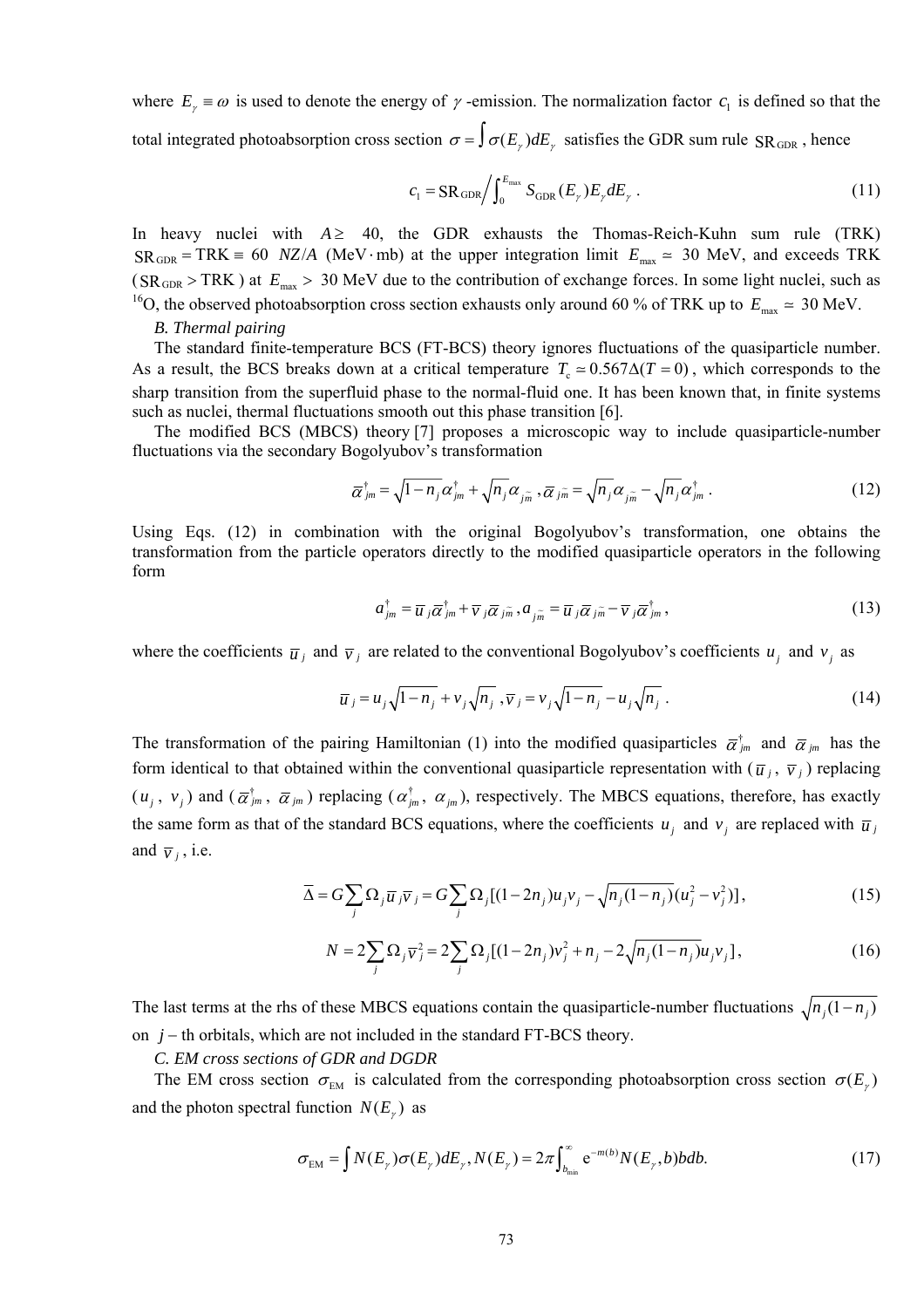The expression for the spectrum  $N(E_x, b)$  of virtual photons from a stationary target as seen by a projectile moving with a velocity  $\beta = v/c$  at the impact parameter *b* is also given in [8]. The average number of photons absorbed by the projectile is calculated as  $m(b) = \int_{E_{min}}^{\infty} N(E_y, b) \sigma(E_y) dE_y$ .

The DGDR strength function is calculated within the PDM as

$$
S_{\text{DGBR}}^{\text{PDM}}(E) = \frac{2}{\pi} \frac{\gamma_{\text{DGBR}}(E)}{(E - E_{\text{DGBR}})^2 + [\gamma_{\text{DGBR}}(E)]^2},\tag{18}
$$

where the DGDR energy  $E_{\text{DGDR}}$  and damping  $\gamma_{\text{DGDR}}(E)$  are calculated microscopically within the PDM (See details in Ref. [9]). The DGDR cross section  $\sigma_{\text{ncnp}}(E)$  is calculated as

$$
\sigma_{\text{DGDR}}(E) = c^{(2)} S_{\text{DGDR}}^{\text{PDM}}(E) E. \tag{19}
$$

The DGDR strength factor  $c^{(2)}$  in (19) as follows. Using (17) and the harmonic limit  $S_{\text{DGDR(har)}}^{\text{PDM}}(E)$  of the DGDR strength function (20), which is obtained by folding two GDR strength functions (9) (pairing not included), we write the formal expression of the harmonic limit  $\sigma_c^{(2)}$  (har) of the EM cross section (17) for DGDR as

$$
\sigma_{\rm C}^{(2)}(\text{har}) = \int \frac{d\sigma_{\rm C}^{(2)}}{dE}(\text{har})dE = c^{(2)} \int N_{\text{har}}(E) S_{\text{DGBR(har)}}^{\text{PDM}}(E) E dE, \tag{20}
$$

where  $N_{\text{har}}(E)$  is calculated using the harmonic limit  $\sigma_{\text{DGBR(har)}}^{PDM}(E)$  of (19) in (17) and  $m(b)$ . We require this cross section (20) to be equal to the one calculated by folding two GDR cross sections, namely

$$
\sigma_{C(f)}^{(2)} = \int \frac{d\sigma_{C(f)}^{(2)}}{dE} dE = \frac{1}{2} \int dE dE_1 dE_2 N(E_1, E_2) \sigma_{GDR}(E_1) \sigma_{GDR}(E_2) \delta(E - E_1 - E_2) =
$$
\n
$$
\frac{[c^{(1)}]^2}{\pi} \int dE dE_1 dE_2 N(E_1, E_2) S_{GDR}^{\text{PDM}}(E_1) S_{GDR}^{\text{PDM}}(E_2) E_1 E_2 \epsilon' [(E - E_1 - E_2)^2 + \epsilon^2],
$$
\n(21)

where the representation  $\delta(x) = [(x - i\varepsilon)^{-1} - (x + i\varepsilon)^{-1}]/(2\pi i)$  and the expression for  $N(E_1, E_2)$  given in [8] are used. Equalizing the right-hand sides of (20) and (21), we define  $c^{(2)}$ . Knowing  $c^{(2)}$ , we can calculate the EM cross section  $\sigma_C^{(2)}$  of the DGDR from (20) using  $S_{DGDR}^{PDM}(E)$  (18) instead of its harmonic limit.

### **3. Numerical results**

# *A. Assumptions and parameters of PDM*

The PDM is based on the following assumptions:

a1) The matrix elements for the coupling of GDR to non-collective *ph* configurations, which causes the quantal width  $\Gamma_0$  (9), are all equal to  $F_1$ . Those for the coupling of GDR to *pp* (*hh*), which causes the thermal width  $\Gamma_{\text{T}}$  (10), are all equal to  $F_2$ .

a2) It is well established that the microscopic mechanism of the quantal (spreading) width  $\Gamma_0$  (9) comes from quantal coupling of *ph* configurations to more complicated ones, such as  $2p2h$  ones. The calculations performed in Refs. [10] within two independent microscopic models, where such couplings to  $2p2h$ configurations were explicitly included, have shown that  $\Gamma_0$  depends weakly on *T*. Therefore, in order to avoid complicate numerical calculations, which are not essential for the increase of  $\Gamma_{\text{GDR}}$  at  $T \neq 0$ , such microscopic mechanism is not included within PDM, assuming that  $\Gamma_0$  at  $T = 0$  is known. The model parameters are then chosen so that the calculated  $\Gamma_{\text{o}}$  and  $E_{\text{GDR}}$  reproduce the corresponding experimental values at  $T = 0$ .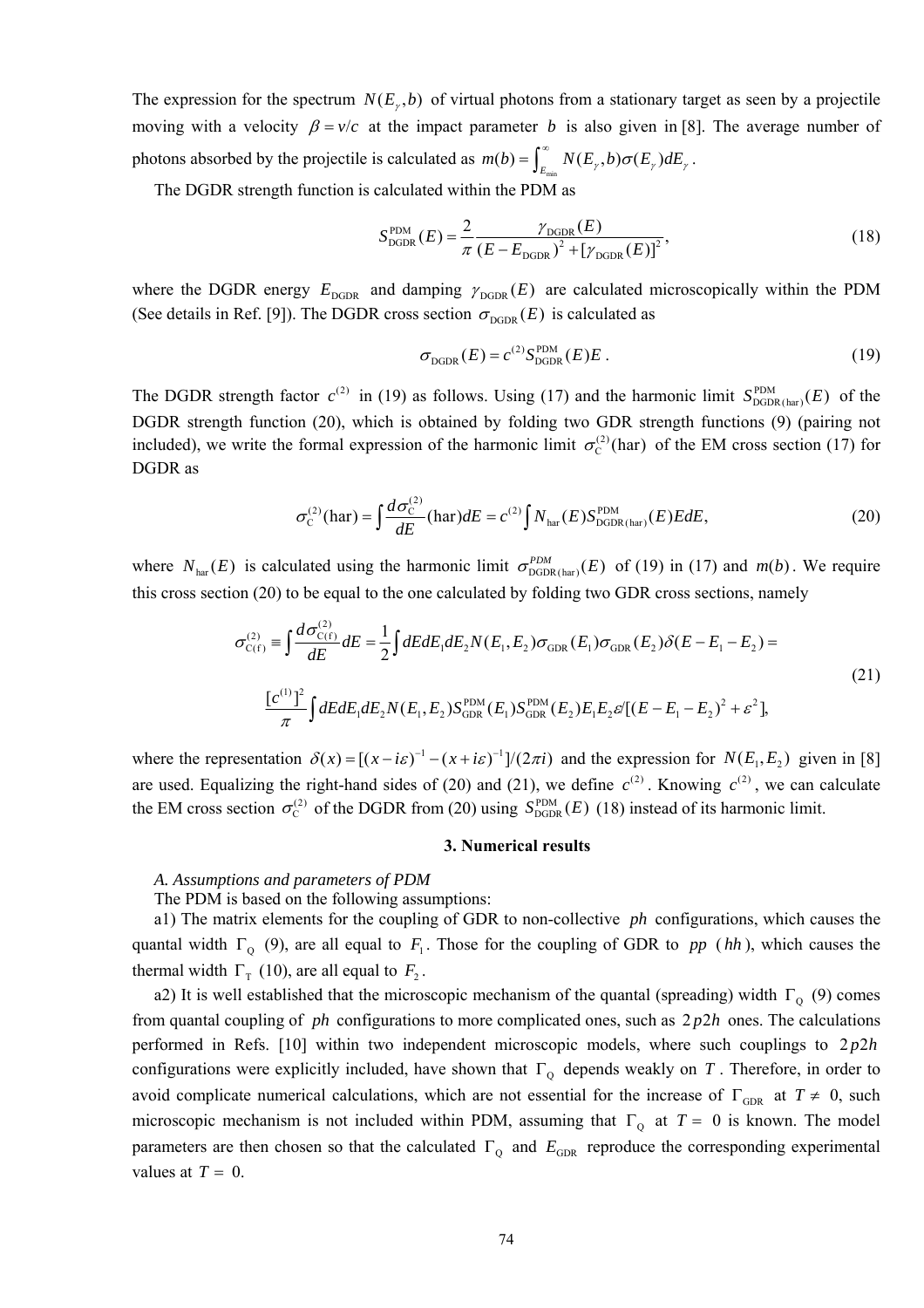Within assumptions (a1) and (a2) the model has only three *T* -independent parameters, which are the unperturbed phonon energy  $\omega_q$ ,  $F_1$ , and  $F_2$ . The parameters  $\omega_q$  and  $F_1$  are chosen so that after the *ph* -GDR coupling is switched on, the calculated GDR energy  $E_{GDR}$  and width Γ<sub>GDR</sub> reproduce the corresponding experimental values for GDR on the ground-state. At  $T \neq 0$ , the coupling to pp and *hh* configurations is activated. The  $F_2$  parameter is then fixed at  $T = 0$  so that the GDR energy  $E_{GDR}$  does not change appreciably with *T* .

# *B. Temperature dependence of GDR width*

Shown in Fig. 1, *a* is the *T* dependence of the neutron pairing gap  $\overline{\Delta}_v$  for <sup>120</sup>Sn, which is obtained from the MBCS equation (15) using the single-particle energies determined within the Woods - Saxon potential at  $T = 0$ . The pairing parameter  $G_v$  is chosen to be equal to 0.13 MeV, which yields  $\overline{\Delta}(T = 0) = \overline{\Delta}(0) \approx 1.4$  MeV. Contrary to the BCS gap (dotted line), which collapses at  $T_c \approx 0.79$  MeV, the gap  $\overline{\Delta}$  (solid line) does not vanish, but decreases monotonously with increasing *T* at *T* 1 MeV resulting in a long tail up to  $T \approx 5$  MeV. This behavior is caused by the thermal fluctuation of quasiparticle number in the MBCS equations (15) and (16).



Fig. 1. Neutron pairing gap for <sup>120</sup>Sn as a function of *T*. Solid and dotted lines show the MBCS and BCS gaps, respectively (*a*). GDR width  $\Gamma_{GDR}$  as a function of *T* for <sup>120</sup>Sn (*b*). The thin and thick solid lines show the PDM results obtained neglecting pairing and including the renormalized gap  $\tilde{\Delta} = [1 + 1/\delta N^2] \overline{\Delta}$ , respectively. The gap  $\tilde{\Delta}$  includes the correction  $\delta N^2 = \overline{\Delta}(0)^2 \sum_j (j + 1/2) / [(\varepsilon_j - \overline{\varepsilon}_F)^2 + \overline{\Delta}(0)^2]$  due to an approximate number projection. The prediction by the TFM is shown as the dotted line [11].

The GDR widths as a function of *T* for <sup>120</sup>Sn obtained within the PDM are compared in Fig. 1, *b* with the experimental data and the prediction by the thermal fluctuation model (TFM) [11]. The TFM interprets the broadening of the GDR's width via an adiabatic coupling of GDR to quadrupole deformations induced by thermal fluctuations. Even when thermal pairing is neglected the PDM prediction, (the thin solid line) is already better than that given by the TFM, including the region of high *T* where the width's saturation is reported. The increase of the total width with *T* is driven by the increase of the thermal width  $\Gamma_{T}$  (8c), which is caused by coupling to *pp* and *hh* configurations, since the quantal width  $\Gamma_0$  (8b) is found to decrease slightly with increasing *T* . The inclusion of thermal pairing, which yields a sharper Fermi surface, compensates the smoothing of the Fermi surface with increasing *T* . This leads to a much weaker *T* -dependence of the GDR's width at low *T* . As a result, the values of the width predicted by the PDM in this region significantly drop (the thick solid line), recovering the data point at  $T = 1$  MeV.

The results discussed above have also been confirmed by our recent calculations within a macroscopic approach, which takes pairing fluctuations into account along with the thermal shape fluctuations [12]. Here the free energies are calculated using the Nilsson - Strutinsky method at  $T \neq 0$ , including thermal pairing correlations. The GDR is coupled to the nuclear shapes through a simple anisotropic harmonic oscillator model with a separable dipole-dipole interaction. The observables are averaged over the shape parameters and pairing gap. Our study reveals that the observed quenching of GDR width at low  $T$  in  $^{120}$ Sn and  $^{148}$ Au can be understood in terms of simple shape effects caused by pairing correlations. Fluctuations in pairing field lead to a slowly vanishing pairing gap (Fig. 2, *a*), which influences the structural properties even at moderate *T* ( ∼ 1 MeV). We found that the low*T* -structure and hence the GDR width are quite sensitive to the change of the pairing field (Fig. 2, *b*).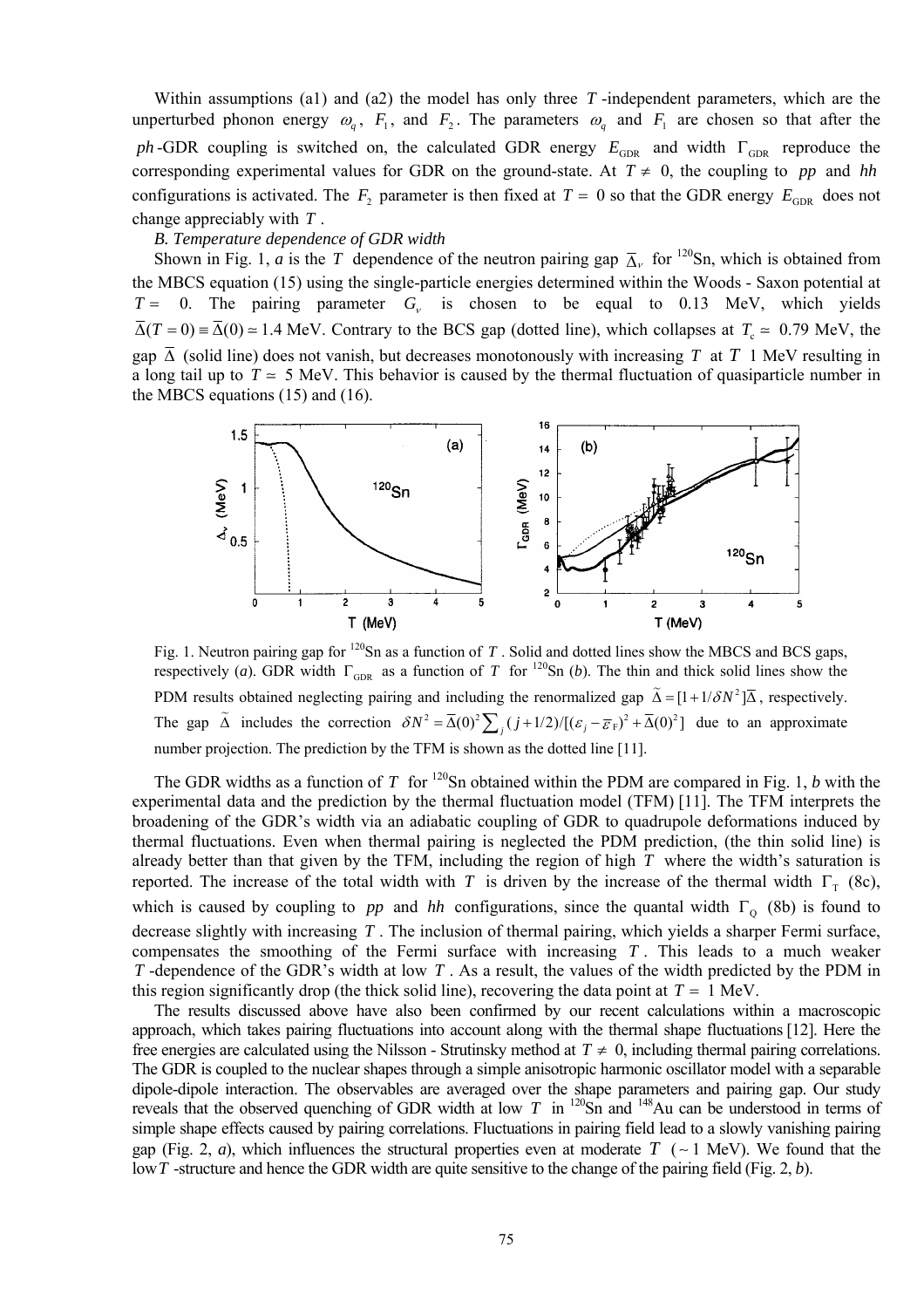

Fig. 2. Pairing gaps for  $120$ Sn averaged over thermal shape fluctuations versus T. Lines with triangles and crosses are the usual BCS proton and neutron pairing gaps, respectively, while those with diamonds and squares denote the corresponding pairing gaps, which also include thermal fluctuations of pairing fields (*a*). GDR widths for  $120$ Sn versus *T* (*b*). Open squares, triangles, and diamonds denote the widths obtained without pairing, including BCS pairing, and thermally fluctuating pairing field from (*a*), respectively.

## *C. EM cross section of DGDR*

The calculations employ the single-particle energies for <sup>136</sup>Xe and <sup>208</sup>Pb obtained within the Hartree -Fock (HF) method using the SGII interaction. The unperturbed phonon energy  $\omega_q$  and the degenerate *ph* matrix element  $F_{ph}$  are chosen so that the GDR energy  $E_{GDR}$  and FWHM  $\Gamma_{GDR}$ , obtained within the PDM, reproduce the experimentally extracted values.

The peak energies  $E_i$ , FWHM  $\Gamma_i$ , and EM cross section  $\sigma_c^i$  for GDR (i = GDR) and DGDR (i = DGDR) predicted by the PDM are shown in Table in comparison with the experimental data for  $^{136}Xe$  and  $^{208}Pb$  [3]. It is seen that all the calculated values are in reasonable agreement with the corresponding experimental values. K. Boretzky of the LAN collaboration has folded the PDM strength functions for GDR and DGDR with the detector response and plotted the obtained results against the experimental fits in Fig. 3, which shows a remarkable agreement between the PDM predictions and the experimental data.

| a              | $E_{\text{GDR}}$ , MeV |                | $\Gamma_{\text{GDR}}$ , MeV       |               | $\sigma_{\rm\scriptscriptstyle C}^{\rm GDR}$<br>. mb |                    |
|----------------|------------------------|----------------|-----------------------------------|---------------|------------------------------------------------------|--------------------|
| <b>Nucleus</b> | Theory                 | Experiment     | Theory                            | Experiment    | Theory                                               | Experiment         |
| $^{136}$ Xe    | 15.6                   | 15.2           | 4.96                              | 4.8           | 1676.28                                              | $1420(42) \pm 100$ |
| 208Pb          | 13.5                   | 13.4           | 4.04                              | 4.0           | 3039.67                                              | $3280 \pm 50$      |
|                | $E_{\rm DGBR}$ , MeV   |                | $\rm{U}_{\rm{DGDR}}$ , $\rm{MeV}$ |               | $\sigma_{\rm C}^{\rm DGDR}$<br>. mb                  |                    |
| <b>Nucleus</b> | Theory                 | Experiment     | Theory                            | Experiment    | Theory                                               | Experiment         |
| $^{136}$ Xe    | 29.2                   | $28.3 \pm 0.7$ | 7.0                               | $6.3 \pm 1.6$ | 159.33                                               | $164(85) \pm 35$   |
| 208Pb          | 26.6                   | $26.6 \pm 0.8$ | 6.3                               | $6.3 \pm 1.3$ | 420.92                                               | $380 \pm 40$       |

The energies  $E_i$ , FWHM  $\Gamma_i$ , and EM cross section  $\sigma_C^i$  for GDR (i = GDR) (a) and DGDR (i = DGDR) (b), **calculated within PDM (Theory) in comparison with the experimental data (Experiment) for** <sup>136</sup>**Xe and** <sup>208</sup>**Pb**

### *D. E1-excitations in neutron-rich nuclei*

The calculations of photoabsorption and EM cross sections have been carried out for oxygen isotopes with *A* = 16, 18, 20, 22, and 24, and for calcium isotopes with *A* = 40, 42, 44, 46, 48, 50, 52, and 60. The calculations employ the spherical-basis single-particle energies  $E_j$  obtained within the HF method using the SGII interaction. The two PDM parameters  $\omega_{\lambda}$  ( $\lambda = 1$ ) and  $F_1 = f_{ji'}^{(1)}$  for all *ph* indices ( $j = p, j' = h$ ) are chosen in such a way that the values of GDR energy  $E_{GDR}$  and width  $\Gamma_{GDR}$  for <sup>16</sup>O and <sup>40, 48</sup>Ca reproduce their corresponding experimental values  $E_{GDR}^{\text{exp}}$  and  $\Gamma_{GDR}^{\text{exp}}$ . These chosen values of PDM parameters are then fixed in calculations for the neighbor neutron-rich isotopes ( $N \geq Z$ ). The neutron pairing gap  $\Delta_n$  is adjusted around the general trend  $12/\sqrt{A}$  of the observed pairing gaps in stable nuclei to keep the GDR energy stable against varying the neutron number *N* .

Shown in Fig. 4 are the photoabsorption cross sections obtained within the PDM for <sup>16,18,20,24</sup>O. It is seen that the GDR becomes broader with increasing the neutron number  $N$ . Its width is particularly large for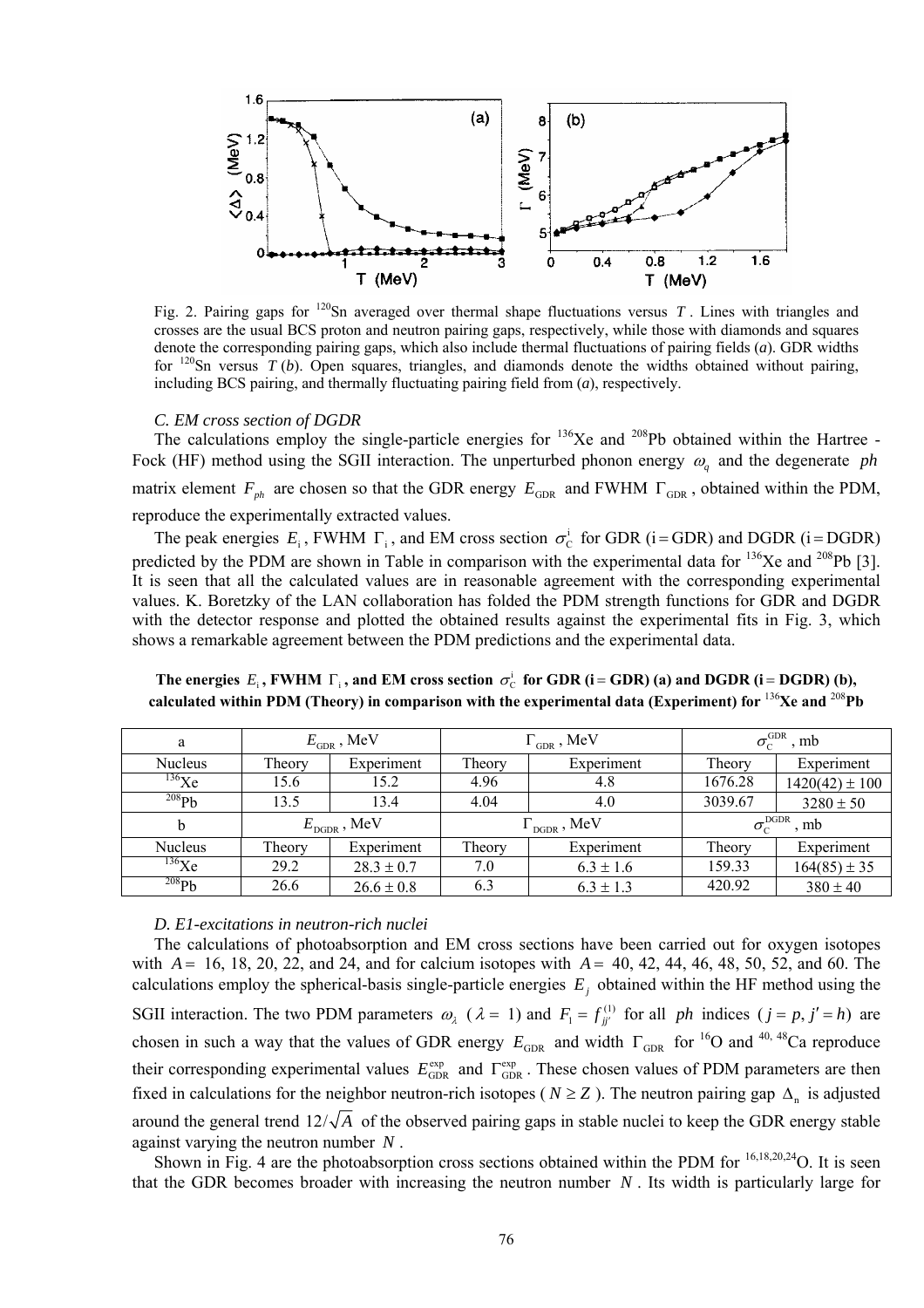<sup>18,20</sup>O, for which the values of neutron pairing gap  $\Delta_n$  are largest. This increase of GDR spreading enhances both of its low- and high-energy tails. In the region *E*<sup>γ</sup> ≤ 15 MeV, some weak structure of PDR is visible for  $18,20$ O, and also  $22$ O (not shown). In the rest of isotopes under study, except for an extension of the GDR tail toward lower-energy, there is no visible structure of the PDR.



Fig, 3. Differential EM cross section for <sup>136</sup>Xe (*a*) and <sup>208</sup>Pb (*b*). Results obtained using EM cross section of DGDR within PDM (solid lines) and the best fit with  $\chi^2$  to the data points (dotted lines) are based on a normalization of GDR (the bump at  $\sim 10$  MeV) which exhausts 90 % of TRK.



Fig. 4. Photoabsorption cross sections obtained within the PDM for some oxygen isotopes.



Fig. 5. Electromagnetic cross sections of GDR within PDM for  $20,22$ O on  $208$ Pb target. Different lines display results obtained at different projectile energies as indicated in the panels.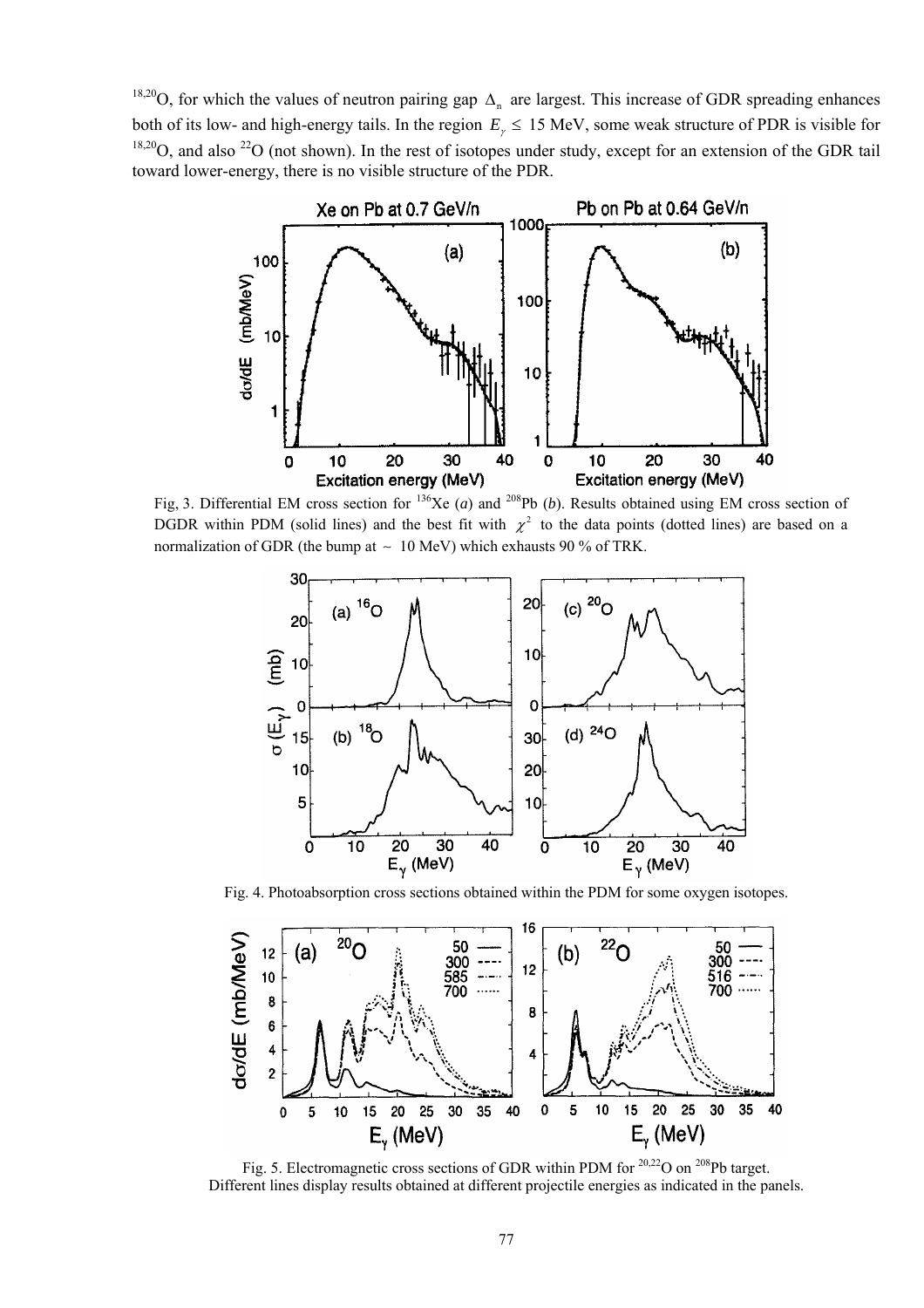Since the photon spectral function  $N(E_y)$  in the EM differential cross section  $d\sigma_{EM}/dE_y$  (Eq. (17)) is an exponentially decreasing function with increasing  $E<sub>y</sub>$ , it enhances the low-energy part of the GDR. Therefore, the EM differential cross section  $d\sigma_{EM}/dE_r$  of GDR can be used as a magnifying glass for the structure of PDR. These cross sections obtained within the PDM are shown in Fig. 5 for  $20,22$ O. The calculations were carried out for <sup>208</sup>Pb target at various projectile energies as shown in these figures. The PDR shows up in the EM cross sections as a well isolated peak located at around 6 MeV. Varying the projectile energy affects mostly the GDR region (above 10 MeV) of the EM cross section, but not the PDR.

# **4. Conclusions**

A review is given on the current status of the study of nuclear resonances. It is demonstrated that the PDM is a simple but yet microscopic model, which is able to describe a variety of resonances under extreme conditions, namely: 1) the GDR at  $T \neq 0$ , including the constant width at *T* below 1 MeV, the width increase at low *T*, the width saturation at high *T*; 2) the EM cross sections for DGDR obtained at near-relativistic energy in <sup>136</sup>Xe and <sup>208</sup>Pb; 3) the possibility of extracting PDR in the EM cross sections of neutron-rich isotopes at low-energy beams.

Regarding the GDR at  $T \neq 0$ , it is shown that the mechanism of the width's increase at  $1 \le T \le 3$  MeV and its saturation at *T* > 3 MeV comes from the coupling of the GDR to non-collective *pp* and *hh* configurations at  $T \neq 0$ . Meanwhile this effect is nearly cancelled by the monotonous decrease of the thermal pairing with increasing  $T$  at  $T < 1$  MeV. As the result, the GDR width in this low  $T$ -region remains nearly temperature independent. This effect is confirmed by calculations in both of the PDM and a macroscopic approach, which takes into account thermal fluctuations of nuclear shapes and pairing field.

Concerning the DGDR, the PDM has succeeded to include the effect of anharmonicity between two coupled GDRs. As a result, for the first time, the experimental values of EM cross sections are nicely reproduced by theoretical calculations within the PDM for both 136Xe and 208Pb.

Finally, the results of calculations within the PDM have demonstrated how the pygmy dipole mode can be depleted due to its coupling to the GDR. This can be the case when the neutron excess cannot be well separated from the stable core. This effect leads to the disappearance of collectivity of the GDR. As a result the photoabsorption cross sections for neutron-rich isotopes have a tail extended toward low-energy region instead of a well-pronounced PDR peak. Nonetheless, since the photon spectral function  $N(E_y)$  in the EM

differential cross is an exponentially decreasing function with increasing *E*<sup>γ</sup> , it enhances the low-energy part

of the E1-strength distribution, which is insensitive to the variation of beam energy. This feature suggests that a clean PDR peak (without admixture with the GDR) can be seen in the EM cross section (of neutronrich oxygen and calcium isotopes, e.g.) using low-energy, but high-intensity beams at  $~> 50$  MeV/n.

#### **REFERENCES**

- 1. *Harakeh M.N., van der Woude A.*, Giant resonances Fundamental high-frequency modes of nuclear excitation. Oxford: Clarendon Press, 2001. - 638 p.
- 2. *Schmidt R. et al.* // Phys. Rev. Lett. 1993. Vol. 70. P. 1767; *Boretzky K. et al.* // Phys. Lett. 1996. Vol. B384. - P. 30; *Grünschlo*β *A. et al.* // Phys. Rev. - 1999. - Vol. C60. - P. 051601.
- 3. *Paar N. et al.* // Phys. Rev. 2003. Vol. 67. P. 034312; *Sarchi D. et al.* // Phys. Lett. 2004. Vol. B601. P. 27.
- 4. *Dinh Dang N., Arima A.* // Phys. Rev. Lett. 1998. Vol. 80. P. 4145; Nucl. Phys. 1998. Vol. A636. P. 427.
- 5. *Dinh Dang N. et al.* // Phys. Rev. 2001. Vol. C63. P. 044302.
- 6. *Moretto L.G.* // Phys. Lett. 1972. Vol. B40. P. 1.
- 7. *Dinh Dang N., Zelevinsky V.* // Phys. Rev. 2001. Vol. C64. P. 064319; *Dinh Dang N., Arima A.* // Phys. Rev. 2003. - Vol. C67. - P. 014304.
- 8. *Pshenichnov I.A. et al.* // Phys. Rev. 1999. Vol. C60. P. 044901.
- 9. *Dinh Dang N. et al.* // Nucl. Phys. 2000. Vol. A675. P. 531.
- 10. *Bortignon P.F. et al.* // Nuc. Phys. 1986. Vol. A460. P. 149; *Dinh Dang N.* // Nucl. Phys. 1989. Vol. A504. P. 143.
- 11. *Kuznesov D. et al.* // Phys. Rev. Lett. 1998. Vol. 81. P. 542.
- 12. *Arumugam P., Dinh Dang N.* // RIKEN Accel. Prog. Rep. 2006. Vol. 39. P. 28.